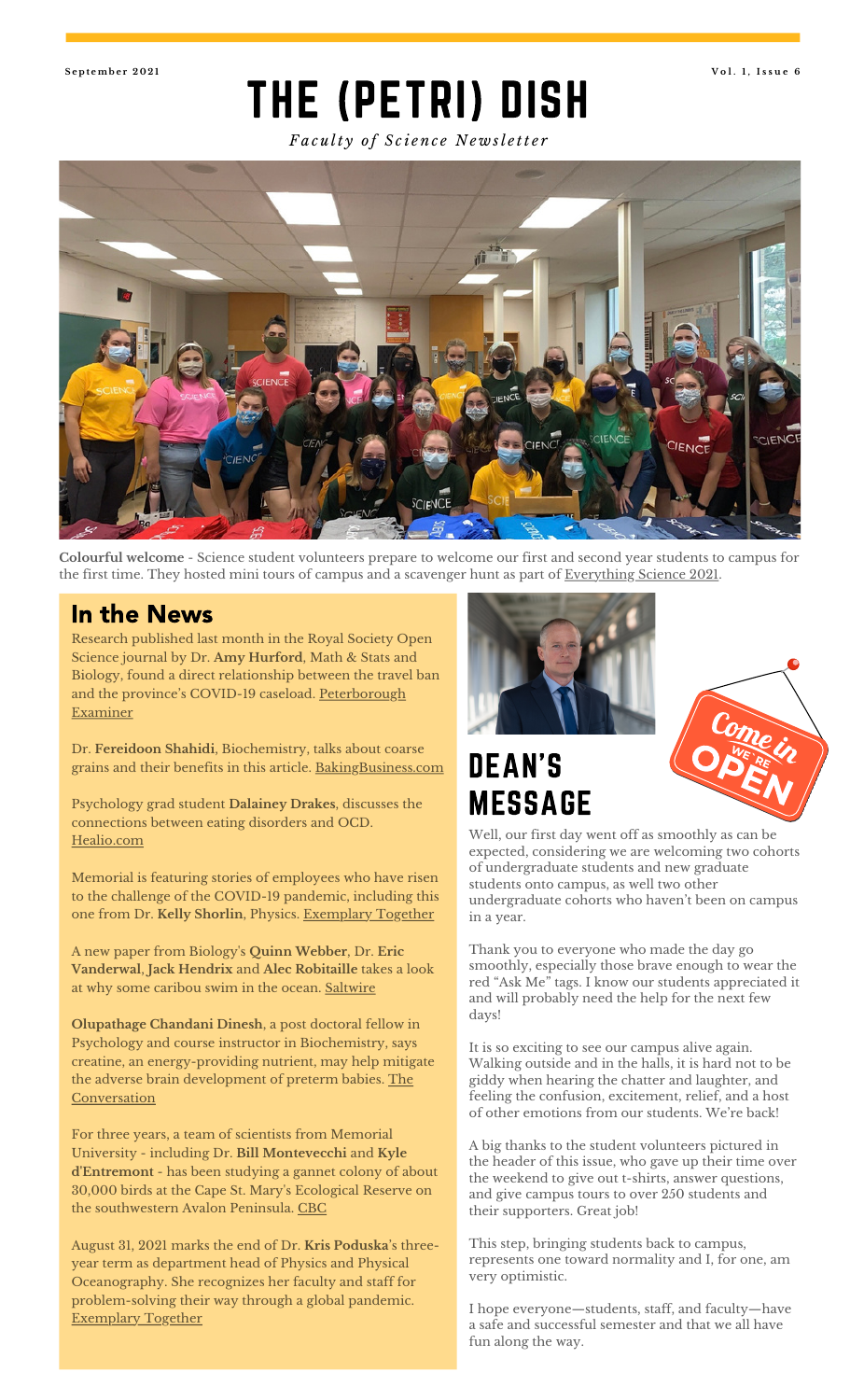

Dr. **Len Zedel**, Physics, received the Francois J. Saucier Award today from The Canadian Meteorological and Oceanographic Society for his outstanding contributions to novel applications of underwater acoustics to oceanography in Canada.

# FACULTY NEWS

Dr. **Marco Merkli**, Math & Stats, has been editor-in-chief for the Canadian Journal of Physics since May 2021.

A team lead by Dr. **Amilcar Soares**, Computer Science, won the Robocup Soccer Simulation 2D world championships. It was the first time a Canadian team has won.

Dr. **Rachel Sipler**, Ocean Sciences, is the new Director of Amundsen Science, the organization responsible for the management of the scientific mandate of the research icebreaker CCGS *Amundsen*.

Dr. **Stephen Piercey**, Earth Sciences, has been appointed to the advisory boards for the Yukon Geological Survey Minerals Technical Liaison Committee and the Geological Survey of Newfoundland and Labrador Independent Geoscience Technical Advising Committee.

**School of Graduate Studies Rockstar Supervisor Award**

Dr. **Janet Brunton**, Biochemistry Dr. **Ian Fleming**, Ocean Sciences Dr. **Antonina Koloklolova**, Computer Science

#### Spotlight On: Jessica Whalen, Faculty of Science Career Development Coordinator

All Science students and graduates can book a career exploration appointment with Jessica Whalen, our Science Career Development Coordinator.

These appointments can help students develop career goals and learn more about where their science degree can take them. Other appointments can include resume critiques, employment mock interviews, LinkedIn critiques and job search consultations.

Please check the [Career](https://mun.ca/science/undergraduates/career-advice-for-science-students/) Advice page on the Faculty of Science website for details on future career workshops, networking events, career talks and job searching clubs. Appointments with Jessica can be booked through the Navigate app, MyMUNLife portal in my.mun.ca or via email at [jessica.whalen@mun.ca.](#page-0-0)

Faculty can also book Jessica to do brief in-class visits.

### In the News (cont.)

Dr. **Tom Chapman**, Biology, says late summer and early fall are a prime time for hungry wasps and those increased numbers can create fear for some people. [Saltwire](https://www.saltwire.com/atlantic-canada/news/local/here-come-the-wasps-in-newfoundland-and-labrador-100627733/)

Health Canada has given the green light for genetically engineered salmon, which were developed from the work of Dr. **Garth Fletcher**, Ocean Sciences, to be sold in Canada. [Saltwire](https://www.saltwire.com/atlantic-canada/news/provincial/genetically-modified-salmon-whats-the-need-for-it-environmentalist-says-100626894/)

By researching how environmental change affects fish biology, Dr. **Kurt Gamperl,** Ocean Sciences, and his colleagues aim to make fish farming more sustainable, while ensuring global food security and allowing wild fish populations to recover. [Scientia](https://www.scientia.global/dr-kurt-gamperl-exploring-how-fish-adapt-to-climate-change-sustainable-aquaculture-and-species-conservation/)

# STUDENT AWARDS

**Dalainey Drakes,** Psychology - The Canadian Psychological Association Section for Students Outstanding Graduate Student Representative Award.

J**ared Trask**, Psychology - 2021 Health Care Foundation Moving Lives Forward Scholarship

**Mike LaForge**, Biology - Canadian Society for Ecology and Evolution Excellence in PhD Research Award.

**Shahinur Islam**, Ocean Sciences - Teaching Assistants ' Union of Memorial University of Newfoundland Award for Outstanding Contributions to Teaching.

**Mary Clinton**, Ocean Sciences - NAME-CaNOE Conference Scholarship

**Shreyasi Sarkar**, Biochemistry - Biochemistry Graduate Teaching Excellence Award

**Zack Clancy**, Biochemistry - Biochemistry Graduate Teaching Excellence Award

#### **Aldrich Interdisciplinary Conference Best Poster (Full-length) Talk Winners:**

**Abd Al-Aziz Abu-Saleh**, Chemistry **Kyla Walsh**, Biochemistry **Kyle Nickerson**, Computer Science **Zachary Gates**, Earth Sciences

**Aldrich Interdisciplinary Conference Best Poster (Short-length) Talk Winner:**

**Yellow Martin**, Psychology

### NEW FACULTY

Dr. **Karteek Popuri**, Computer Science Dr. **Qiang Ye**, Computer Science Dr. **Eric Thiessen**, Earth Sciences Dr. **Laura Fallon**, Psychology Dr. **Chris Quinn-Nilas**, Psychology

#### NEW STAFF

**Jessica Whalen**, Dean 's Office **Carla Yetman**, Biochemistry **Frankie Tu**, Computer Science **Carolyn Evans**, Math & Stat **Kyle Warman**, Ocean Sciences **Donna Inkpen**, Ocean Sciences **Rachel Brown**, Ocean Sciences